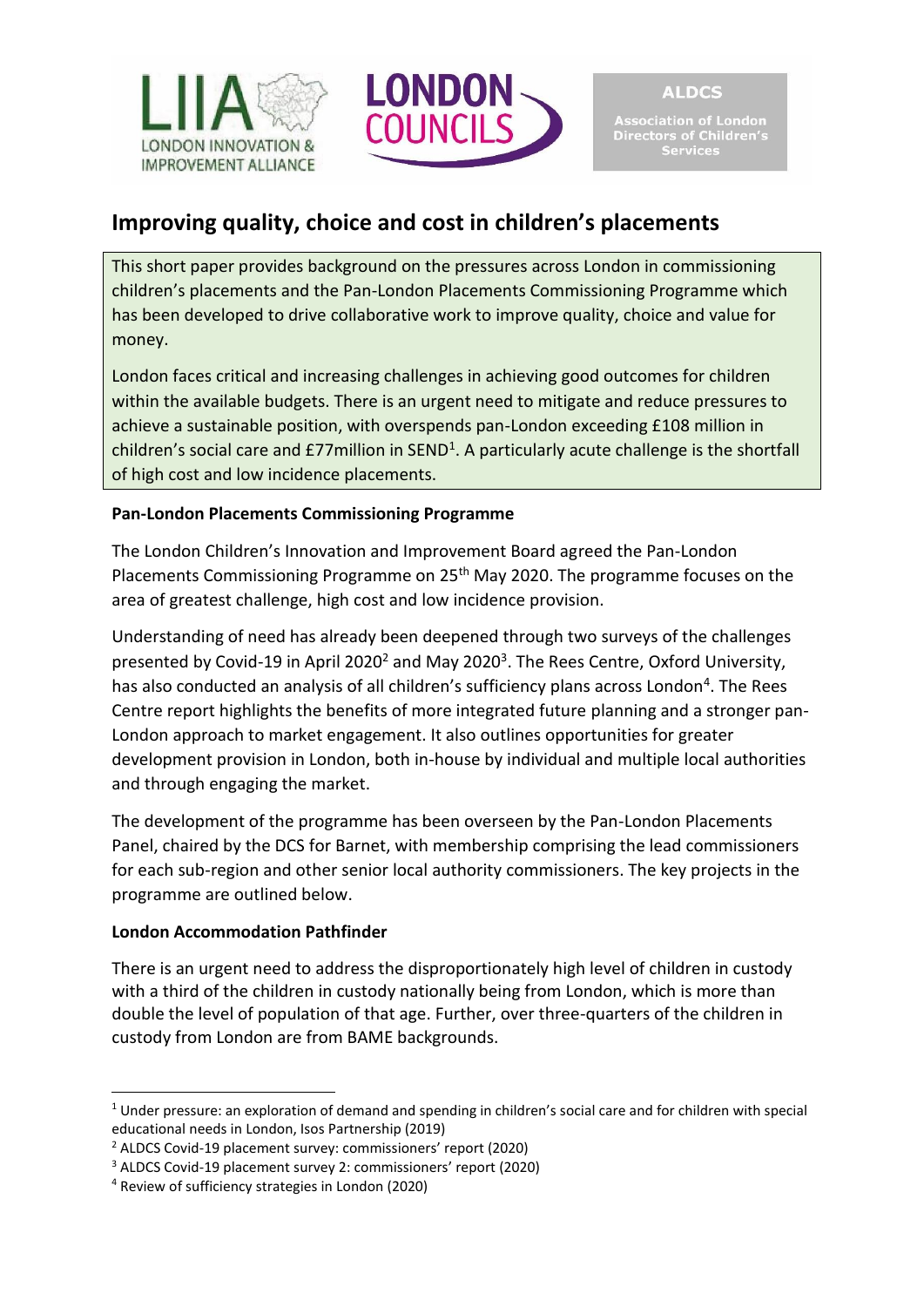



**ALDCS** ociation of London Directors of Children's **Services** 

LIIA has successfully secured a MoJ/YJB pathfinder project for London, with £1.03 million of funding, managed through Camden Council. The London Accommodation Pathfinder will develop innovative new provision in London, with a psychologically and trauma informed approach to young people's development to reduce recidivism and improve outcomes. The first centre will be in North London, based in Barnet, providing five places. Suitable accommodation is being sought in East, South and West London.

## **Improving quality, sufficiency and value for money for complex adolescents**

There is an estimated shortfall in provision of 500 places for complex adolescents in London, many of whom are consequently placed in expensive provision often at a considerable distance which fail to achieve good outcomes for this key group. There is evidence of duplication and competition between London local authorities, leading to reduced influence over the market and increased costs<sup>5</sup>. The Rees Centre research on sufficiency in London highlighted opportunities to develop a more integrated and radical approach to in-house provision development and market engagement, to generate more efficiency out of the market. A business case for collaborative change is being developed to report in April 2021.

### **Improving quality, sufficiency and value for money in parenting assessments**

A more strategic approach to parenting assessments pan-London will improve quality and reduce cost. Residential family assessments are currently often commissioned on a reactive basis in response to court requirements. Assessments are typically 12 weeks long, with a cost of several thousand pounds per week. There is a shortage of provision in London leading to high cost. Further, they often create an artificial environment for the family, which can then lead to a further period of assessment in the community. This project will develop alternative community-based provision, shared sub-regionally, with action to create greater confidence in the courts in such provision. Multi-authority block contracts will be explored to generate efficiencies and greater value for money. The project will enable a greater proportion of families to be assessed locally and in the community.

# **Improving provision and outcomes for children with ASD and social, emotional and mental health needs**

## **(ASD – autistic spectrum disorder)**

Children and young people with autism and social, emotional and mental health needs were identified as very hard to place, with very significant shortfalls in provision offered by the market<sup>6</sup>. A series of multi-agency workshops have been held to draw together key partners and commissioners from across London to shape proposals to improve outcomes and achieve greater value for money for this cohort. A business case for change through collaboration pan-London in being developed, working with the pan-London SEND programme, to report in April 2021.

<sup>5</sup> A review of commissioning arrangements for looked after children in London, Institute of Public Care (2018) <sup>6</sup> Under pressure: an exploration of demand and spending in children's social care and for children with special educational needs in London, Isos (2019)